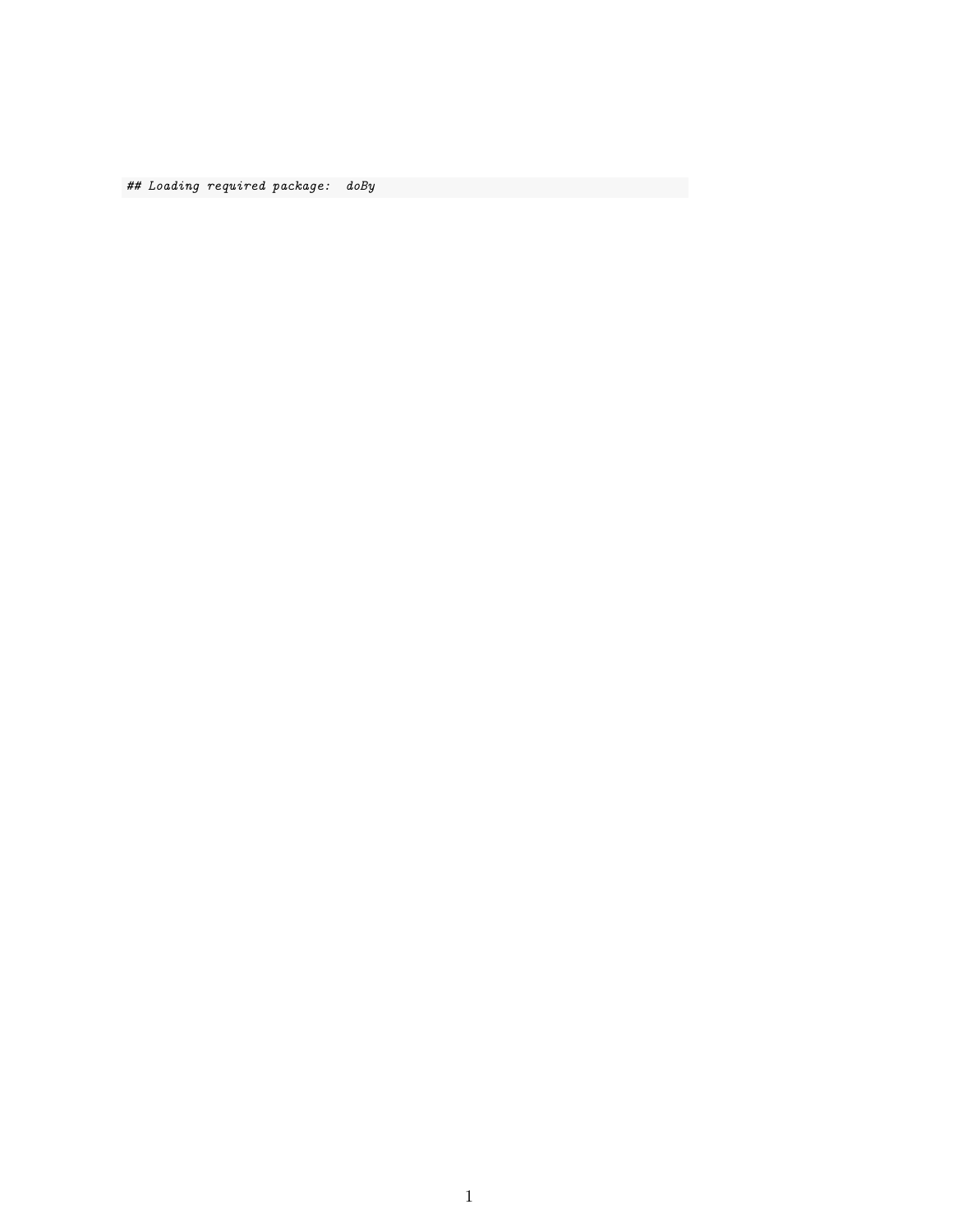# Groupwise computations and other utilities in the doBy package

Søren Højsgaard

doBy version 4.6.13 as of 2022-05-02

# Contents

| $\mathbf{1}$ |                            | Introduction                                                                                      | $\mathbf{2}$ |  |  |  |  |  |  |  |  |  |  |
|--------------|----------------------------|---------------------------------------------------------------------------------------------------|--------------|--|--|--|--|--|--|--|--|--|--|
| $\bf{2}$     | Data used for illustration |                                                                                                   |              |  |  |  |  |  |  |  |  |  |  |
| 3            | Groupwise computations     |                                                                                                   |              |  |  |  |  |  |  |  |  |  |  |
|              | 3.1                        | The summary By and summary_by functions $\ldots \ldots \ldots \ldots \ldots \ldots \ldots$        |              |  |  |  |  |  |  |  |  |  |  |
|              | $3.2\,$                    | The order By function and order_by functions $\dots \dots \dots \dots \dots \dots$                |              |  |  |  |  |  |  |  |  |  |  |
|              | 3.3                        | The split By and split by functions $\ldots \ldots \ldots \ldots \ldots \ldots \ldots$            |              |  |  |  |  |  |  |  |  |  |  |
|              | 3.4                        | The subset By and subset_by functions $\dots \dots \dots \dots \dots \dots \dots \dots \dots$     |              |  |  |  |  |  |  |  |  |  |  |
|              | 3.5                        | The transformBy and transform_by functions $\ldots \ldots \ldots \ldots \ldots \ldots$            |              |  |  |  |  |  |  |  |  |  |  |
|              | 3.6                        | The lapplyBy and lapply_by function $\dots \dots \dots \dots \dots \dots \dots \dots \dots \dots$ |              |  |  |  |  |  |  |  |  |  |  |
| 4            | Miscellaneous utilities    |                                                                                                   |              |  |  |  |  |  |  |  |  |  |  |
|              | 4.1                        |                                                                                                   |              |  |  |  |  |  |  |  |  |  |  |
|              | 4.2                        | The which maxn() and which minn() functions $\ldots \ldots \ldots \ldots \ldots$ 7                |              |  |  |  |  |  |  |  |  |  |  |
|              | 4.3                        |                                                                                                   |              |  |  |  |  |  |  |  |  |  |  |
|              | 4.4                        |                                                                                                   |              |  |  |  |  |  |  |  |  |  |  |
|              | 4.5                        |                                                                                                   |              |  |  |  |  |  |  |  |  |  |  |
|              | 4.6                        |                                                                                                   |              |  |  |  |  |  |  |  |  |  |  |
|              | 4.7                        |                                                                                                   | -11          |  |  |  |  |  |  |  |  |  |  |
| 5            |                            | Acknowledgements                                                                                  | 15           |  |  |  |  |  |  |  |  |  |  |

# <span id="page-1-0"></span>1 Introduction

The doBy package contains a variety of utility functions. This working document describes some of these functions. The package originally grew out of a need to calculate groupwise summary statistics (much in the spirit of PROC SUMMARY of the SAS system), but today the package contains many different utilities.

# <span id="page-1-1"></span>2 Data used for illustration

The description of the doBy package is based on the mtcars dataset.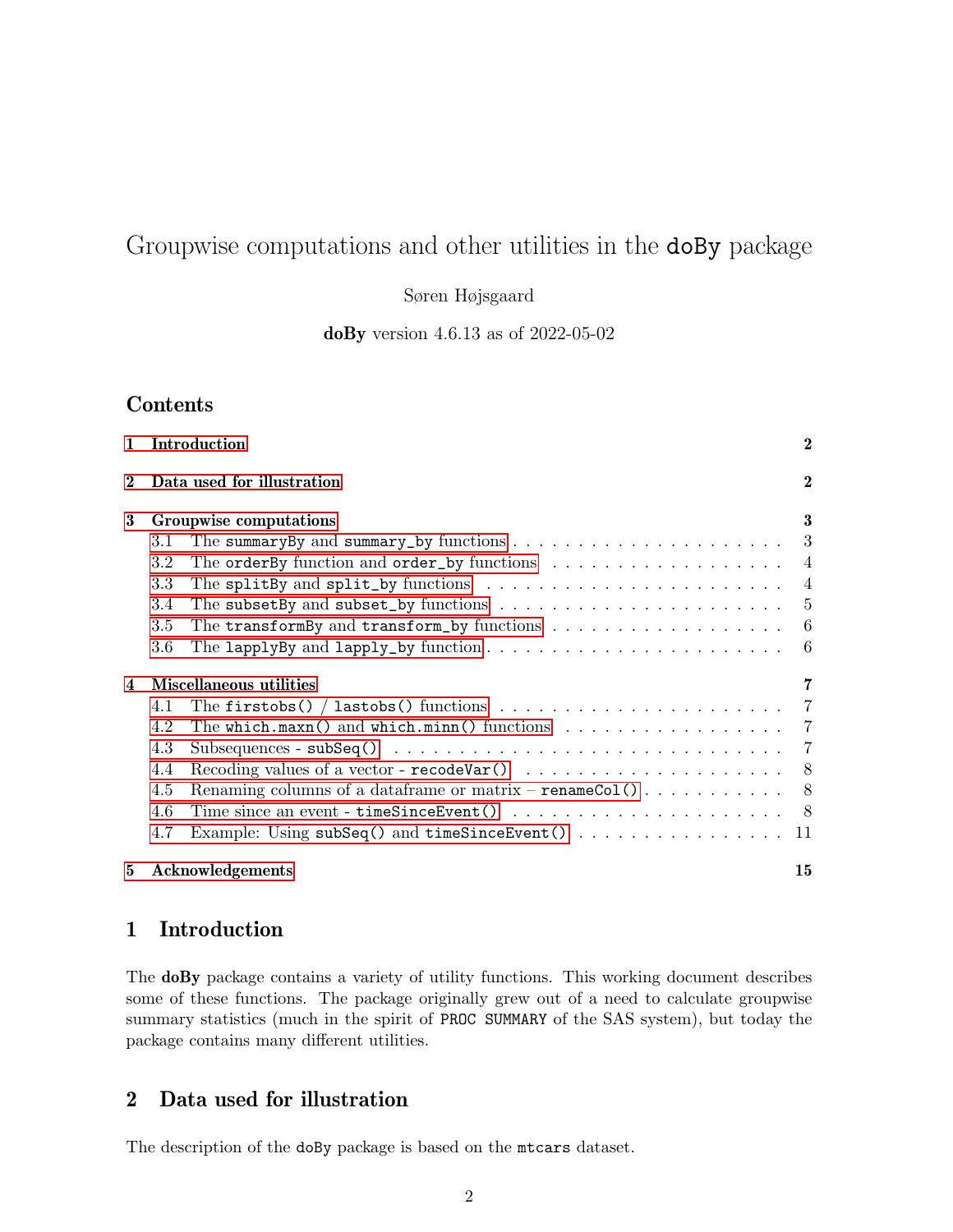```
> head(mtcars)
## mpg cyl disp hp drat wt qsec vs am gear carb
## Mazda RX4 21.0 6 160 110 3.90 2.620 16.46 0 1 4 4
## Mazda RX4 Wag 21.0 6 160 110 3.90 2.875 17.02 0 1 4 4
## Datsun 710 22.8 4 108 93 3.85 2.320 18.61 1 1 4 1
## Hornet 4 Drive 21.4 6 258 110 3.08 3.215 19.44 1 0 3 1
## Hornet Sportabout 18.7 8 360 175 3.15 3.440 17.02 0 0 3 2
## Valiant 18.1 6 225 105 2.76 3.460 20.22 1 0 3 1
> tail(mtcars)
## mpg cyl disp hp drat wt qsec vs am gear carb
## Porsche 914-2 26.0 4 120.3 91 4.43 2.140 16.7 0 1 5 2
## Lotus Europa 30.4 4 95.1 113 3.77 1.513 16.9 1 1 5 2
## Ford Pantera L 15.8 8 351.0 264 4.22 3.170 14.5 0 1 5 4
## Ferrari Dino 19.7 6 145.0 175 3.62 2.770 15.5 0 1 5 6
## Maserati Bora 15.0 8 301.0 335 3.54 3.570 14.6 0 1 5 8
## Volvo 142E 21.4 4 121.0 109 4.11 2.780 18.6 1 1 4 2
```
A description of the variable names can be found here: [https://rstudio-pubs-static.s3.](https://rstudio-pubs-static.s3.amazonaws.com/61800_faea93548c6b49cc91cd0c5ef5059894.html) [amazonaws.com/61800\\_faea93548c6b49cc91cd0c5ef5059894.html](https://rstudio-pubs-static.s3.amazonaws.com/61800_faea93548c6b49cc91cd0c5ef5059894.html); see also [https://www.](https://www.jstor.org/stable/2529336?seq=12) [jstor.org/stable/2529336?seq=12](https://www.jstor.org/stable/2529336?seq=12).

## <span id="page-2-0"></span>3 Groupwise computations

### <span id="page-2-1"></span>3.1 The summaryBy and summary\_by functions

The summaryBy function is used for calculating quantities like "the mean and variance of numerical variables x and y for each combination of two factors A and B". Notice: A functionality similar to summaryBy is provided by aggregate() from base R.

```
> myfun1 \leftarrow function(x){
      c(m=mean(x), s=sd(x))}
> summaryBy(cbind(mpg, cyl, lh=log(hp)) ~ vs,
            data=mtcars, FUN=myfun1)
## vs mpg.m mpg.s cyl.m cyl.s lh.m lh.s
## 1 0 16.62 3.861 7.444 1.1490 5.196 0.3299
## 2 1 24.56 5.379 4.571 0.9376 4.478 0.2894
A simpler call is
> summaryBy(mpg ~ vs, data=mtcars, FUN=mean)
```
## vs mpg.mean ## 1 0 16.62 ## 2 1 24.56

Instead of formula we may specify a list containing the left hand side and the right hand side of a formula<sup>[1](#page-2-2)</sup> but that is possible only for variables already in the dataframe:

> summaryBy(list(c("mpg", "cyl"), "vs"), data=mtcars, FUN=myfun1)

<span id="page-2-2"></span><sup>&</sup>lt;sup>1</sup>This is a feature of summaryBy and it does not work with aggregate.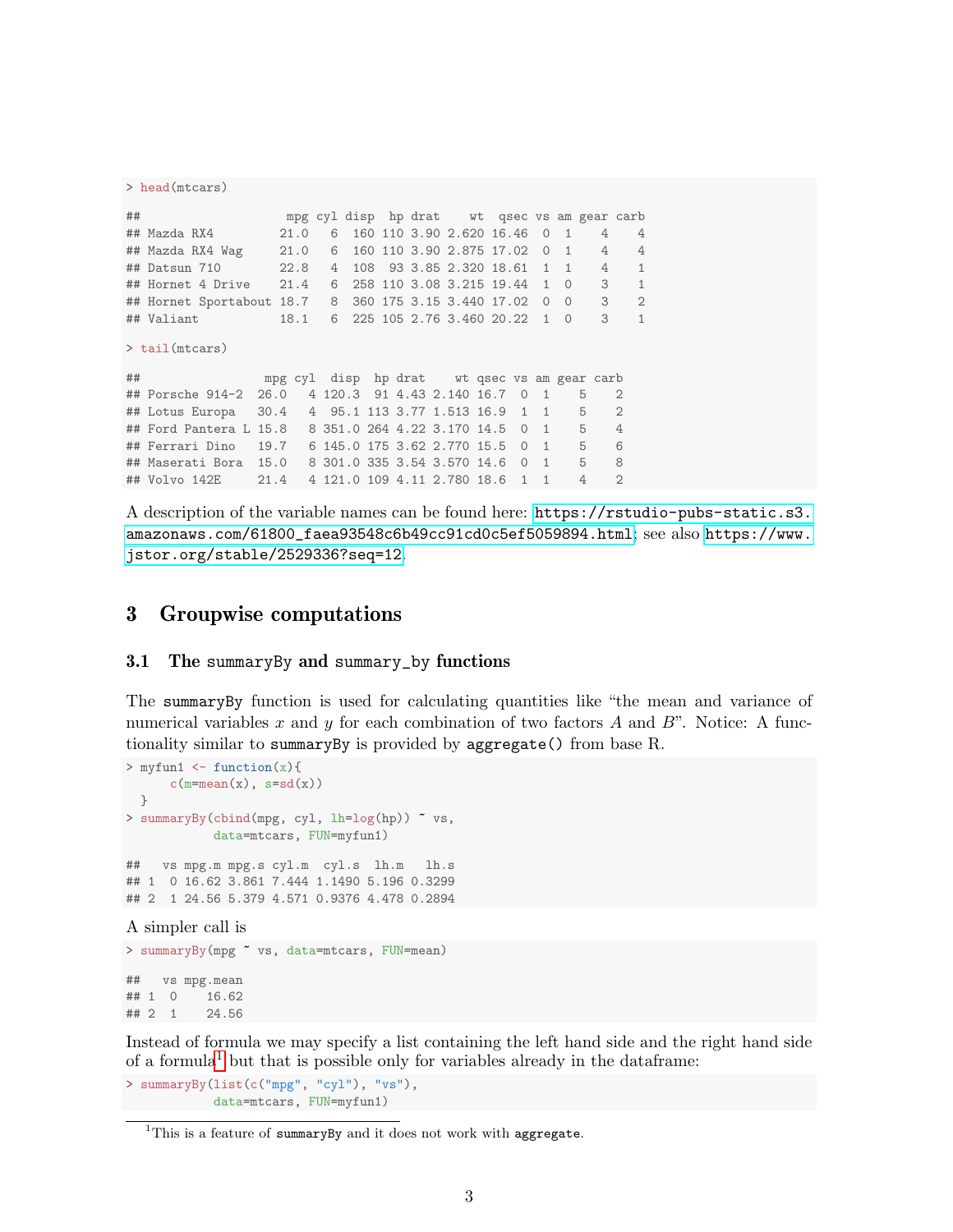```
## vs mpg.m mpg.s cyl.m cyl.s
## 1 0 16.62 3.861 7.444 1.1490
## 2 1 24.56 5.379 4.571 0.9376
```
Inspired by the dplyr package, there is a summary\_by function which does the samme as summaryBy but with the data argument being the first so that one may write

```
> mtcars %>% summary_by(cbind(mpg, cyl, lh=log(hp)) ~ vs,
                       FUN=myfun1)
## vs mpg.m mpg.s cyl.m cyl.s lh.m lh.s
## 1 0 16.62 3.861 7.444 1.1490 5.196 0.3299
## 2 1 24.56 5.379 4.571 0.9376 4.478 0.2894
```
#### <span id="page-3-0"></span>3.2 The orderBy function and order\_by functions

Ordering (or sorting) a data frame is possible with the orderBy function. For example, we order the rows according to gear and carb (within gear):

```
> x1 <- orderBy(~ gear + carb, data=mtcars)
> head(x1, 4)## mpg cyl disp hp drat wt qsec vs am gear carb
## Hornet 4 Drive 21.4 6 258.0 110 3.08 3.215 19.44 1 0 3 1
## Valiant 18.1 6 225.0 105 2.76 3.460 20.22 1 0 3 1
## Toyota Corona 21.5 4 120.1 97 3.70 2.465 20.01 1 0 3 1
## Hornet Sportabout 18.7 8 360.0 175 3.15 3.440 17.02 0 0 3 2
> \text{tail}(x1, 4)## mpg cyl disp hp drat wt qsec vs am gear carb
## Lotus Europa 30.4 4 95.1 113 3.77 1.513 16.9 1 1 5 2
## Ford Pantera L 15.8 8 351.0 264 4.22 3.170 14.5 0 1 5 4
## Ferrari Dino 19.7 6 145.0 175 3.62 2.770 15.5 0 1 5 6
## Maserati Bora 15.0 8 301.0 335 3.54 3.570 14.6 0 1 5 8
```
If we want the ordering to be by decreasing values of one of the variables, we can do

```
> x2 <- orderBy(~ -gear + carb, data=mtcars)
```
Alternative forms are:

```
> x3 <- orderBy(c("gear", "carb"), data=mtcars)
> x4 <- orderBy(c("-gear", "carb"), data=mtcars)
> x5 \le - mtcars \frac{1}{2}\ order_by(c("gear", "carb"))
> x6 <- mtcars %>% order_by(\degree -gear + carb)
```
### <span id="page-3-1"></span>3.3 The splitBy and split\_by functions

Suppose we want to split the airquality data into a list of dataframes, e.g. one dataframe for each month. This can be achieved by:

```
> x <- splitBy(~ Month, data=airquality)
> x <- splitBy(" vs, data=mtcars)
> lapply(x, head, 4)
## $'0'
## mpg cyl disp hp drat wt qsec vs am gear carb
## Mazda RX4 21.0 6 160 110 3.90 2.620 16.46 0 1 4 4
```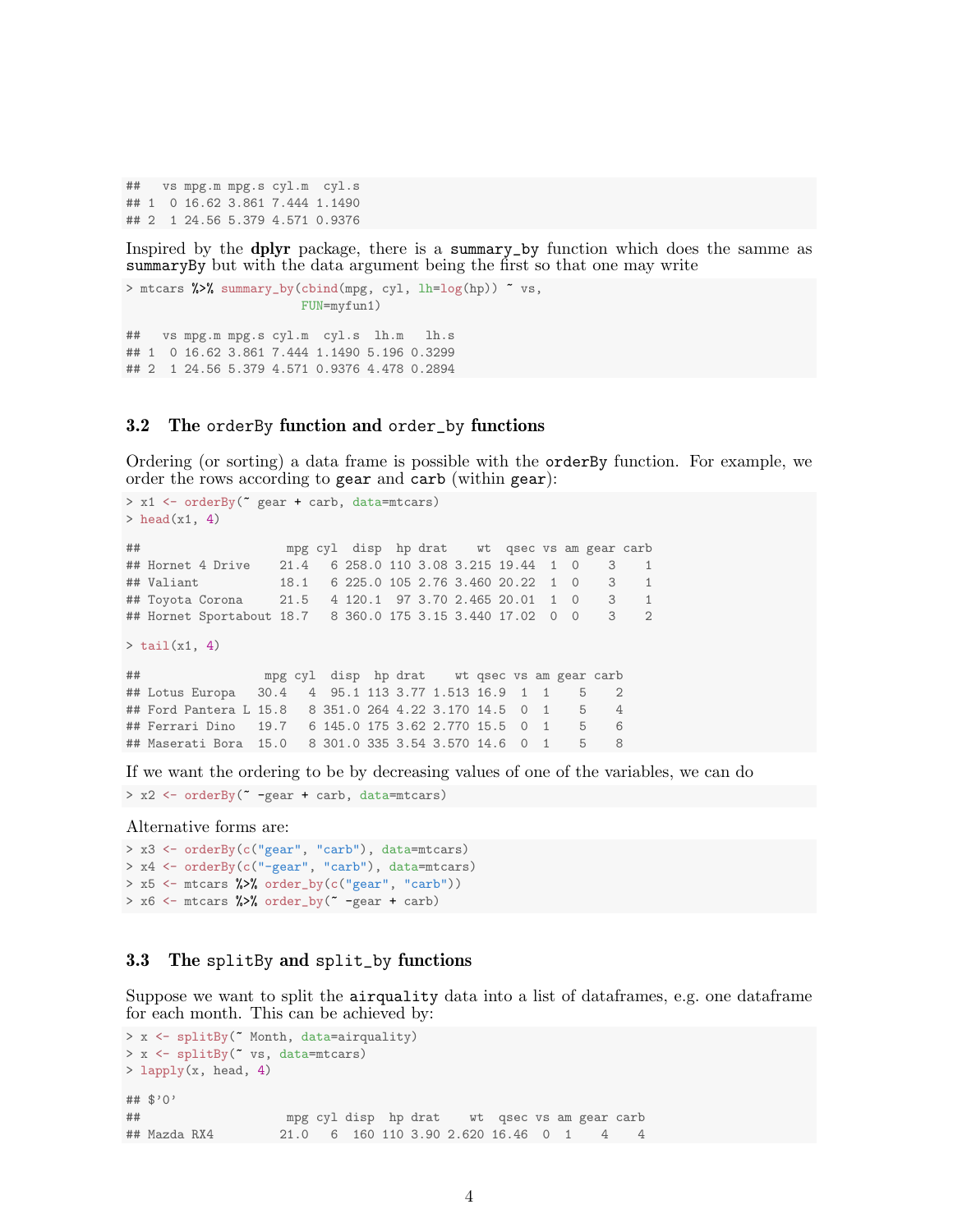```
## Mazda RX4 Wag 21.0 6 160 110 3.90 2.875 17.02 0 1 4 4
## Hornet Sportabout 18.7 8 360 175 3.15 3.440 17.02 0 0 3 2
## Duster 360 14.3 8 360 245 3.21 3.570 15.84 0 0 3 4
##
## $'1'
## mpg cyl disp hp drat wt qsec vs am gear carb
## Datsun 710 22.8 4 108.0 93 3.85 2.320 18.61 1 1 4 1
## Hornet 4 Drive 21.4 6 258.0 110 3.08 3.215 19.44 1 0 3 1
## Valiant 18.1 6 225.0 105 2.76 3.460 20.22 1 0 3 1
## Merc 240D 24.4 4 146.7 62 3.69 3.190 20.00 1 0 4 2
> attributes(x)
## $names
## [1] "0" "1"
##
## $groupid
## vs
## 1 0
## 2 1
##
## $idxvec
## $idxvec$'0'
## [1] 1 2 5 7 12 13 14 15 16 17 22 23 24 25 27 29 30 31
##
## $idxvec$'1'
## [1] 3 4 6 8 9 10 11 18 19 20 21 26 28 32
##
##
## $grps
## [1] "0" "0" "1" "1" "0" "1" "0" "1" "1" "1" "1" "0" "0" "0" "0" "0" "0" "1" "1" "1" "1"
## [22] "0" "0" "0" "0" "1" "0" "1" "0" "0" "0" "1"
##
## $class
## [1] "splitByData" "list"
```
#### Alternative forms are:

> splitBy("vs", data=mtcars) ## listentry vs ## 1 0 0 ## 2 1 1 > mtcars %>% split\_by(" vs) ## listentry vs ## 1 0 0 ## 2 1 1

### <span id="page-4-0"></span>3.4 The subsetBy and subset\_by functions

Suppose we want to select those rows within each month for which the the wind speed is larger than the mean wind speed (within the month). This is achieved by:

```
> x <- subsetBy(~am, subset=mpg > mean(mpg), data=mtcars)
> head(x)
## mpg cyl disp hp drat wt qsec vs am gear carb
```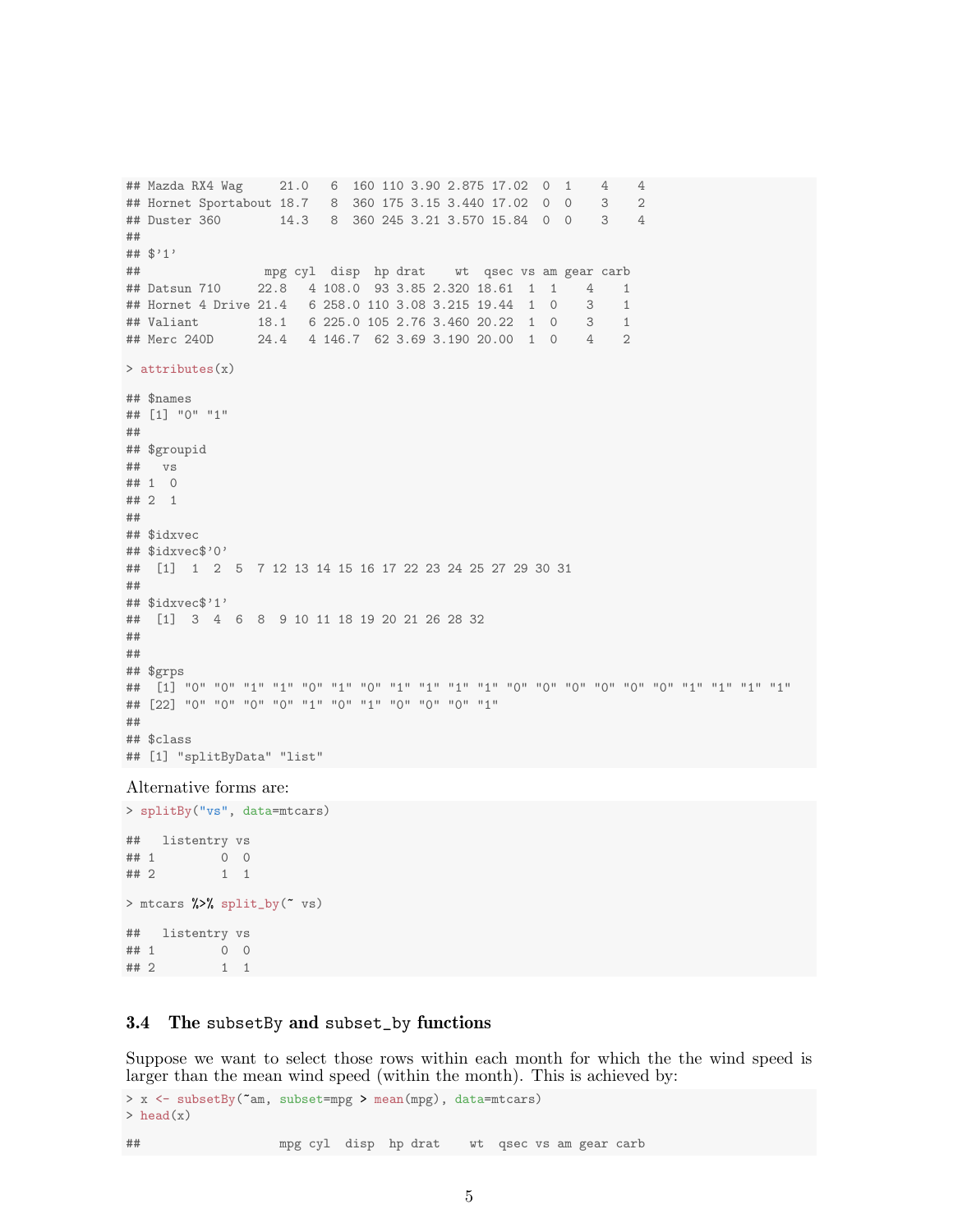## 1.Fiat 128 32.4 4 78.7 66 4.08 2.200 19.47 1 1 4 1 ## 1.Honda Civic 30.4 4 75.7 52 4.93 1.615 18.52 1 1 4 2 ## 1.Toyota Corolla 33.9 4 71.1 65 4.22 1.835 19.90 1 1 4 1 ## 1.Fiat X1-9 27.3 4 79.0 66 4.08 1.935 18.90 1 1 4 1 ## 1.Porsche 914-2 26.0 4 120.3 91 4.43 2.140 16.70 0 1 5 2 ## 1.Lotus Europa 30.4 4 95.1 113 3.77 1.513 16.90 1 1 5 2

Note that the statement Wind > mean(Wind) is evaluated within each month.

Alternative forms are

```
> x <- subsetBy("am", subset=mpg > mean(mpg), data=mtcars)
> x <- mtcars %>% subset_by("vs", subset=mpg > mean(mpg))
> x <- mtcars %>% subset_by("vs, subset=mpg > mean(mpg))
```
## <span id="page-5-0"></span>3.5 The transformBy and transform\_by functions

The transformBy function is analogous to the transform function except that it works within groups. For example:

```
> head(x)
## mpg cyl disp hp drat wt qsec vs am gear carb
## 0.Mazda RX4 21.0 6 160.0 110 3.90 2.620 16.46 0 1 4 4
## 0.Mazda RX4 Wag 21.0 6 160.0 110 3.90 2.875 17.02 0 1 4 4
## 0.Hornet Sportabout 18.7 8 360.0 175 3.15 3.440 17.02 0 0 3 2
## 0.Merc 450SL 17.3 8 275.8 180 3.07 3.730 17.60 0 0 3 3
## 0.Pontiac Firebird 19.2 8 400.0 175 3.08 3.845 17.05 0 0 3 2
## 0.Porsche 914-2 26.0 4 120.3 91 4.43 2.140 16.70 0 1 5 2
> x <- transformBy(~vs, data=mtcars,
               min.mpg=min(mpg), max.mpg=max(mpg))
> head(x)
## mpg cyl disp hp drat wt qsec vs am gear carb min.mpg max.mpg
## 1 21.0 6 160.0 110 3.90 2.620 16.46 0 1 4 4 10.4 26
## 2 21.0 6 160.0 110 3.90 2.875 17.02 0 1 4 4 10.4 26
## 3 18.7 8 360.0 175 3.15 3.440 17.02 0 0 3 2 10.4 26
## 4 14.3 8 360.0 245 3.21 3.570 15.84 0 0 3 4 10.4 26
## 5 16.4 8 275.8 180 3.07 4.070 17.40 0 0 3 3 10.4 26
## 6 17.3 8 275.8 180 3.07 3.730 17.60 0 0 3 3 10.4 26
```
Alternative forms:

```
> x <- transformBy("vs", data=mtcars,
                   min.mpg=min(mpg), max.mpg=max(mpg))
> x <- mtcars %>% transform_by("vs",
                              min.mpg=min(mpg), max.mpg=max(mpg))
```
## <span id="page-5-1"></span>3.6 The lapplyBy and lapply\_by function

This lapplyBy function is a wrapper for first splitting data into a list according to the formula (using splitBy) and then applying a function to each element of the list (using lapply).

```
> lapplyBy(~vs, data=mtcars,
           FUN=function(d) lm(mpg^{\sim}cyl, data=d) %>% summary %>% coef)
```
## \$'0'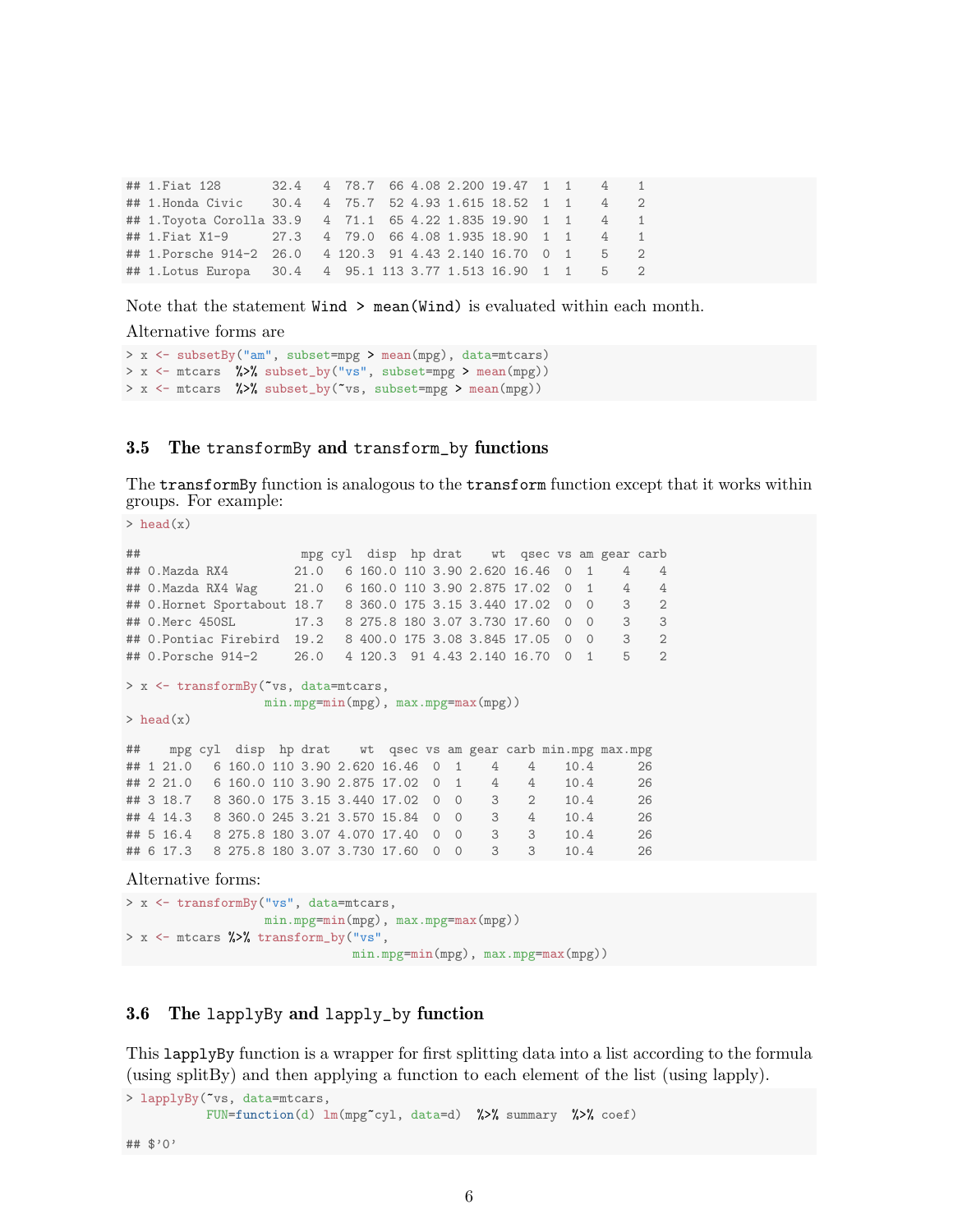```
## Estimate Std. Error t value Pr(>|t|)
## (Intercept) 36.927 3.6908 10.005 2.728e-08
## cyl -2.728 0.4903 -5.564 4.273e-05
##
## $'1'
## Estimate Std. Error t value Pr(>|t|)
## (Intercept) 41.940 5.778 7.258 1.004e-05
## cyl -3.802 1.240 -3.066 9.782e-03
```
# <span id="page-6-0"></span>4 Miscellaneous utilities

### <span id="page-6-1"></span>4.1 The firstobs() / lastobs() functions

To obtain the indices of the first/last occurences of an item in a vector do:

```
> x \leftarrow c(1, 1, 1, 2, 2, 2, 1, 1, 1, 3)> firstobs(x)
## [1] 1 4 10
> lastobs(x)
## [1] 6 9 10
```
The same can be done on variables in a data frame, e.g.

```
> firstobs(~vs, data=mtcars)
## [1] 1 3
> lastobs(~vs, data=mtcars)
## [1] 31 32
```
#### <span id="page-6-2"></span>4.2 The which.maxn() and which.minn() functions

The location of the  $n$  largest  $/$  smallest entries in a numeric vector can be obtained with  $> x \leftarrow c(1:4, 0:5, 11, NA, NA)$ 

```
> which.maxn(x, 3)
## [1] 11 10 4
> which.minn(x, 5)## [1] 5 1 6 2 7
```
### <span id="page-6-3"></span>4.3 Subsequences - subSeq()

Find (sub) sequences in a vector:

```
> x <- c(1, 1, 2, 2, 2, 1, 1, 3, 3, 3, 3, 1, 1, 1)
> subSeq(x)
## first last slength midpoint value
## 1 1 2 2 2 1
```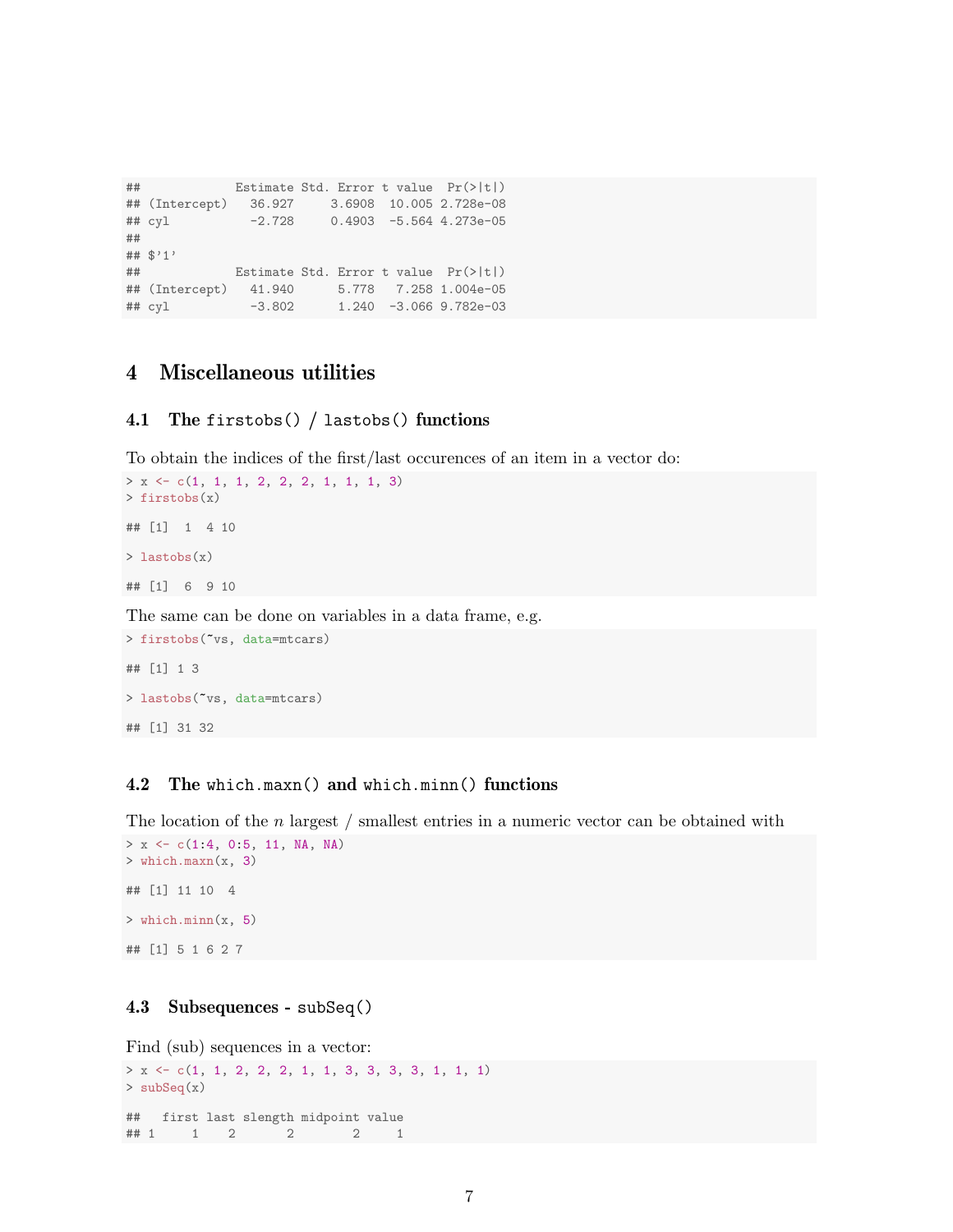```
## 2 3 5 3 4 2
## 3 6 7 2 7 1
## 4 8 11 4 10 3
## 5 12 14 3 13 1
> subSeq(x, item=1)
## first last slength midpoint value
\begin{array}{ccccccccc}\n\texttt{\#} & 1 & 1 & 2 & 2 & 2 & 1 \\
\texttt{\#} & 2 & 6 & 7 & 2 & 7 & 1\n\end{array}\begin{array}{ccccccccc} & 6 & & 7 & & 2 & & 7 & & 1 \\ & 12 & & 14 & & 3 & & 13 & & 1 \end{array}## 3 12 14
> subSeq(letters[x])
## first last slength midpoint value
## 1 1 2 2 2 a
## 2 3 5 3 4 b<br>## 3 6 7 2 7 a
\begin{array}{ccccccccc}\n\text{***} & 3 & 6 & 7 & 2 \\
\text{***} & 8 & 11 & 4\n\end{array}## 4 8 11 4 10 c<br>## 5 12 14 3 13 a
## 5 12 14
> subSeq(letters[x], item="a")
## first last slength midpoint value
\begin{array}{ccccccccc}\n# & 1 & 1 & 2 & 2 & 2 & a \\
# & 2 & 6 & 7 & 2 & 7 & a\n\end{array}## 2 6 7 2 7 a
## 3 12 14 3 13 a
```
### <span id="page-7-0"></span>4.4 Recoding values of a vector - recodeVar()

```
> x <- c("dec", "jan", "feb", "mar", "apr", "may")
> src1 <- list(c("dec", "jan", "feb"), c("mar", "apr", "may"))
> tgt1 <- list("winter", "spring")
> recodeVar(x, src=src1, tgt=tgt1)
## [1] "winter" "winter" "winter" "spring" "spring" "spring"
```
#### <span id="page-7-1"></span>4.5 Renaming columns of a data frame or matrix – renameCol()

> head(renameCol(mtcars, c("vs", "mpg"), c("vs\_", "mpg\_"))) ## mpg\_ cyl disp hp drat wt qsec vs\_ am gear carb 21.0 6 160 110 3.90 2.620 16.46 0 1 4 4 ## Mazda RX4 Wag 21.0 6 160 110 3.90 2.875 17.02 0 1 4 4 ## Datsun 710 22.8 4 108 93 3.85 2.320 18.61 1 1 4 1 ## Hornet 4 Drive 21.4 6 258 110 3.08 3.215 19.44 1 0 3 1 ## Hornet Sportabout 18.7 8 360 175 3.15 3.440 17.02 0 0 3 2 ## Valiant 18.1 6 225 105 2.76 3.460 20.22 1 0 3 1

#### <span id="page-7-2"></span>4.6 Time since an event - timeSinceEvent()

```
Consider the vector
```

```
> yvar <- c(0, 0, 0, 1, 0, 0, 0, 0, 0, 1, 0, 0, 0, 1, 1, 0, 0, 0, 0, 0)
```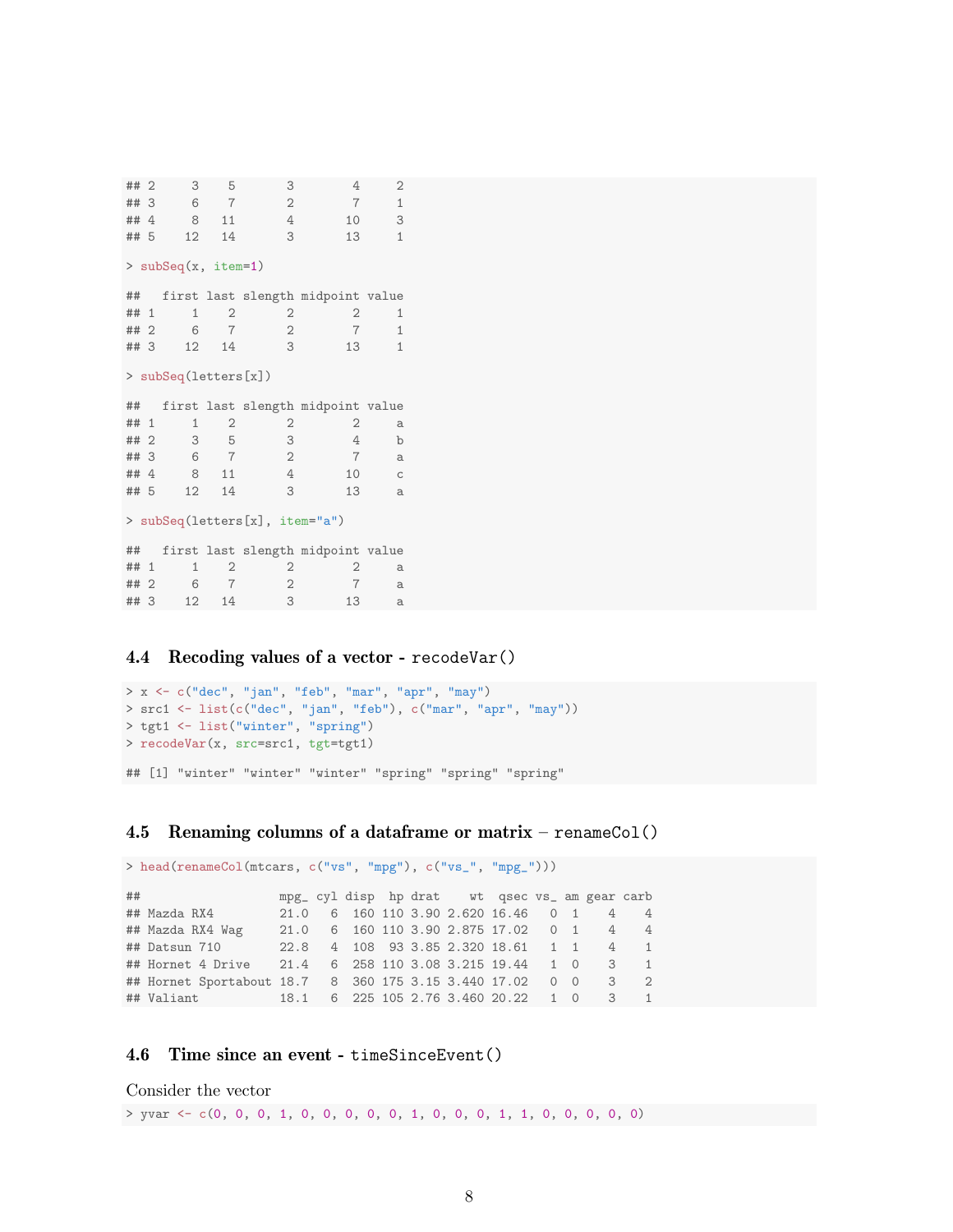Imagine that "1" indicates an event of some kind which takes place at a certain time point. By default time points are assumed equidistant but for illustration we define time time variable

 $>$  tvar  $\leftarrow$  seq\_along(yvar) +  $c(0.1, 0.2)$ 

Now we find time since event as

```
> tse <- timeSinceEvent(yvar, tvar)
> tse
## yvar tvar abs.tse sign.tse ewin run tae tbe
## 1 0 1.1 3.1 -3.1 1 NA NA -3.1
## 2 0 2.2 2.0 -2.0 1 NA NA -2.0
## 3 0 3.1 1.1 -1.1 1 NA NA -1.1
## 4 1 4.2 0.0 0.0 1 1 0.0 0.0
## 5 0 5.1 0.9 0.9 1 1 0.9 -5.1
## 6 0 6.2 2.0 2.0 1 1 2.0 -4.0
## 7 0 7.1 2.9 2.9 1 1 2.9 -3.1
## 8 0 8.2 2.0 -2.0 2 1 4.0 -2.0
## 9 0 9.1 1.1 -1.1 2 1 4.9 -1.1
## 10 1 10.2 0.0 0.0 2 2 0.0 0.0
## 11 0 11.1 0.9 0.9 2 2 0.9 -3.1
## 12 0 12.2 2.0 2.0 2 2 2.0 -2.0
## 13 0 13.1 1.1 -1.1 3 2 2.9 -1.1
## 14 1 14.2 0.0 0.0 3 3 0.0 0.0
## 15 1 15.1 0.0 0.0 4 4 0.0 0.0
## 16 0 16.2 1.1 1.1 4 4 1.1 NA
## 17 0 17.1 2.0 2.0 4 4 2.0 NA
## 18 0 18.2 3.1 3.1 4 4 3.1 NA
     0 19.1 4.0 4.0 4 4 4.0 NA
## 20 0 20.2 5.1 5.1 4 4 5.1 NA
```
The output reads as follows:

- abs.tse: Absolute time since (nearest) event.
- sign.tse: Signed time since (nearest) event.
- ewin: Event window: Gives a symmetric window around each event.
- run: The value of run is set to 1 when the first event occurs and is increased by 1 at each subsequent event.
- tae: Time after event.
- tbe: Time before event.

```
> plot(sign.tse ~ tvar, data=tse, type="b")
> grid()
> rug(tse$tvar[tse$yvar == 1], col="blue", lwd=4)> points(scale(tse$run), col=tse$run, lwd=2)
> lines(abs.tse + .2 ~ tvar, data=tse, type="b",col=3)
```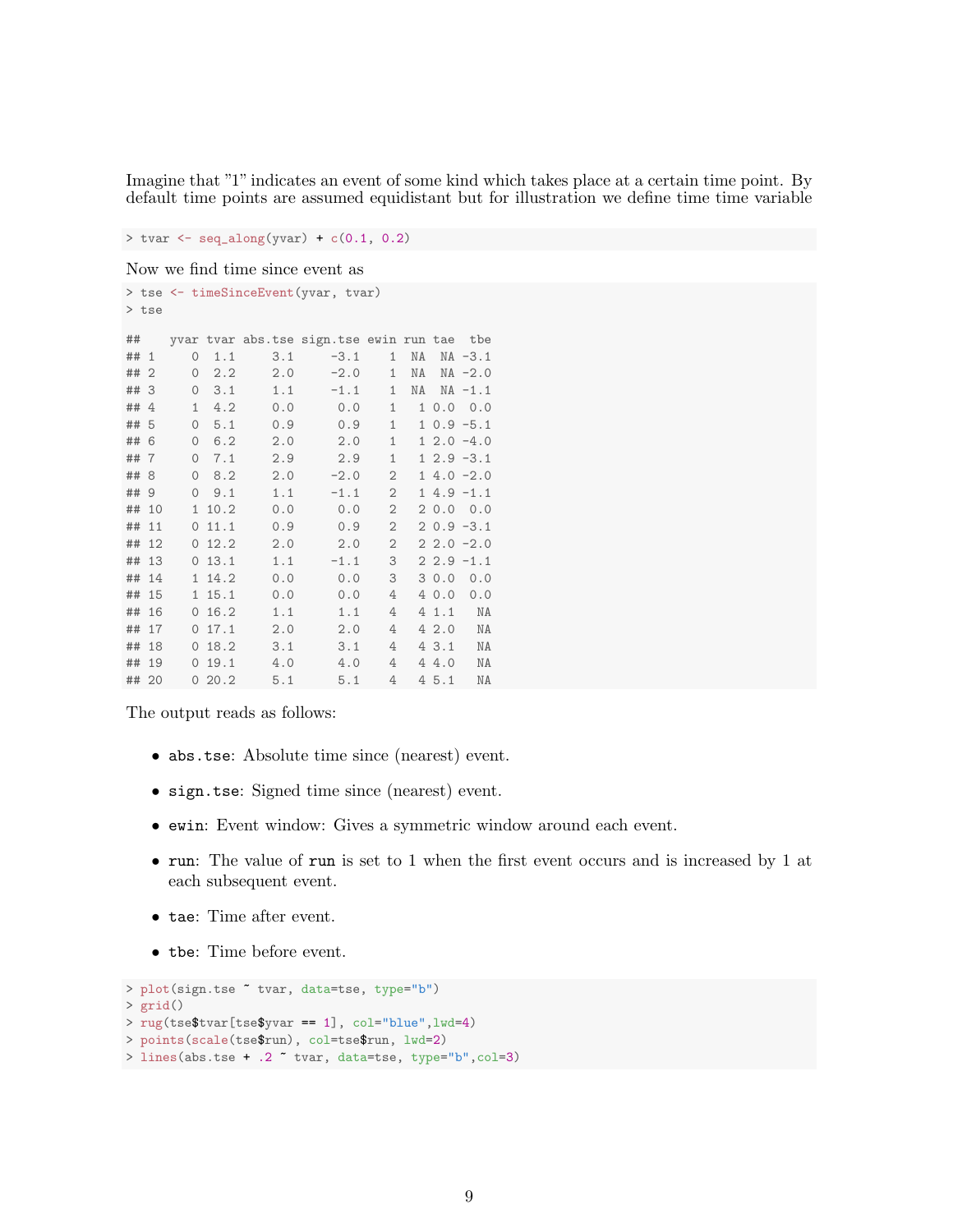



- > plot(tae ~ tvar, data=tse, ylim=c(-6,6), type="b") > grid()
- > lines(tbe ~ tvar, data=tse, type="b", col="red")
- > rug(tse\$tvar[tse\$yvar==1], col="blue", lwd=4)
- > lines(run ~ tvar, data=tse, col="cyan", lwd=2)



> plot(ewin ~ tvar, data=tse, ylim=c(1, 4)) > rug(tse\$tvar[tse\$yvar==1], col="blue", lwd=4)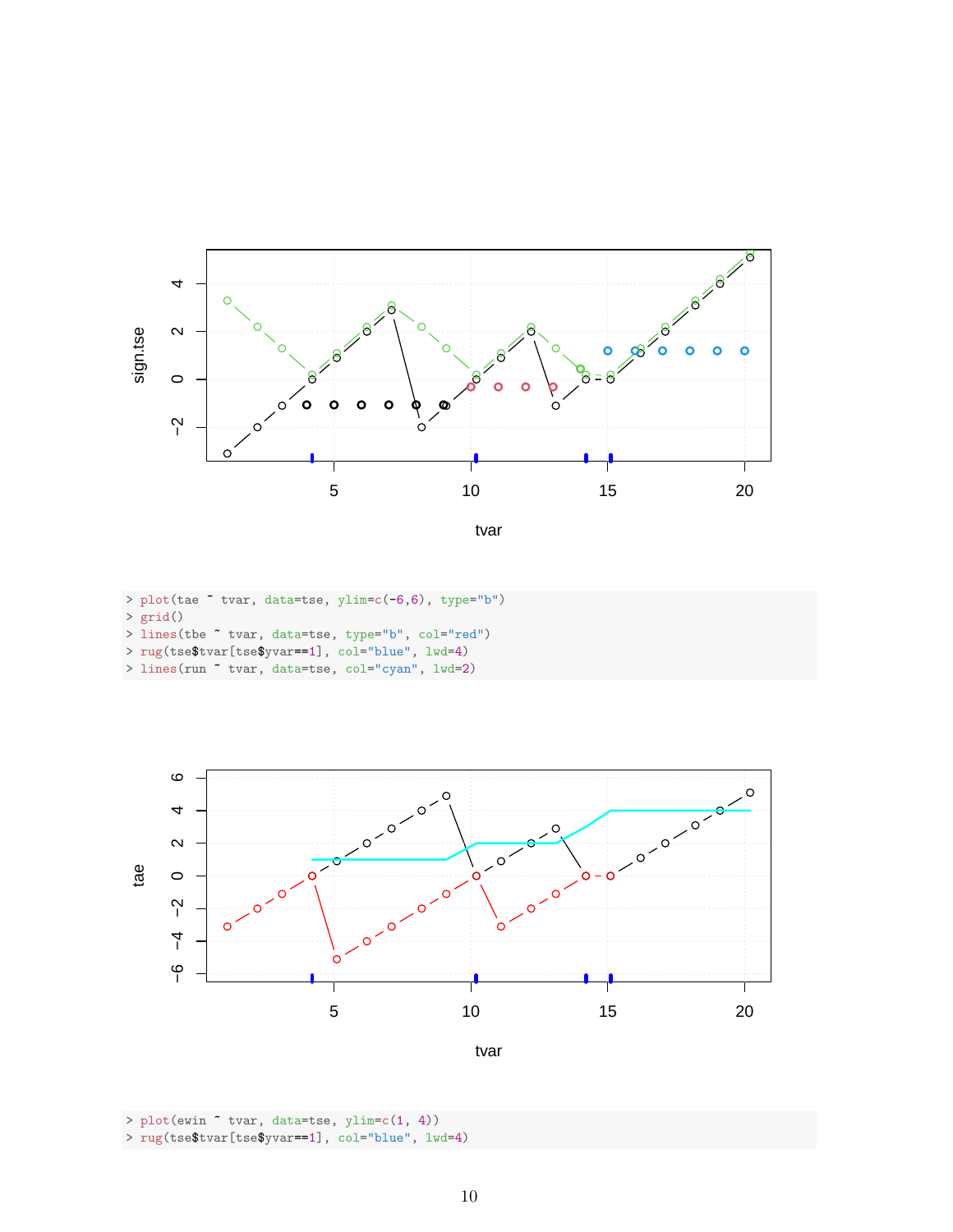

We may now find times for which time since an event is at most 1 as > tse\$tvar[tse\$abs <= 1]

## [1] 4.2 5.1 10.2 11.1 14.2 15.1

# <span id="page-10-0"></span>4.7 Example: Using subSeq() and timeSinceEvent()

Consider the lynx data:

```
> lynx <- as.numeric(lynx)
```

```
> tvar <- 1821:1934
```

```
> plot(tvar, lynx, type="l")
```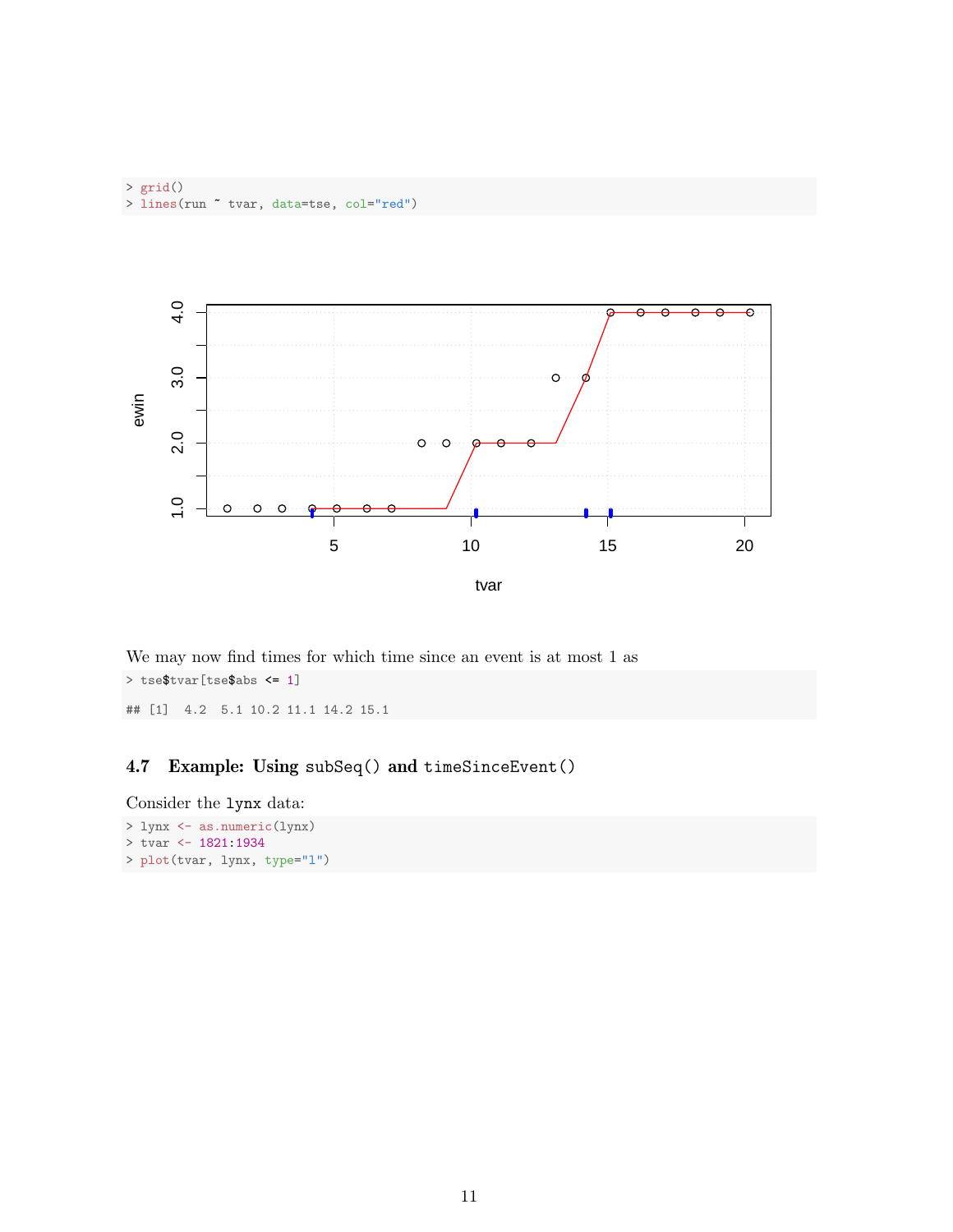

Suppose we want to estimate the cycle lengths. One way of doing this is as follows:

```
> yyy <- lynx > mean(lynx)
> head(yyy)
## [1] FALSE FALSE FALSE FALSE FALSE TRUE
> sss <- subSeq(yyy, TRUE)
> sss
## first last slength midpoint value
## 1 6 10 5 8 TRUE
## 2 16 19 4 18 TRUE
## 3 27 28 2 28 TRUE
## 4 35 38 4 37 TRUE
      44 47 4 46 TRUE
## 6 53 55 3 54 TRUE
## 7 63 66 4 65 TRUE
## 8 75 76 2 76 TRUE
## 9 83 87 5 85 TRUE
## 10 92 96 5 94 TRUE
## 11 104 106 3 105 TRUE
## 12 112 114 3 113 TRUE
> plot(tvar, lynx, type="l")
```

```
> rug(tvar[sss$midpoint], col="blue", lwd=4)
```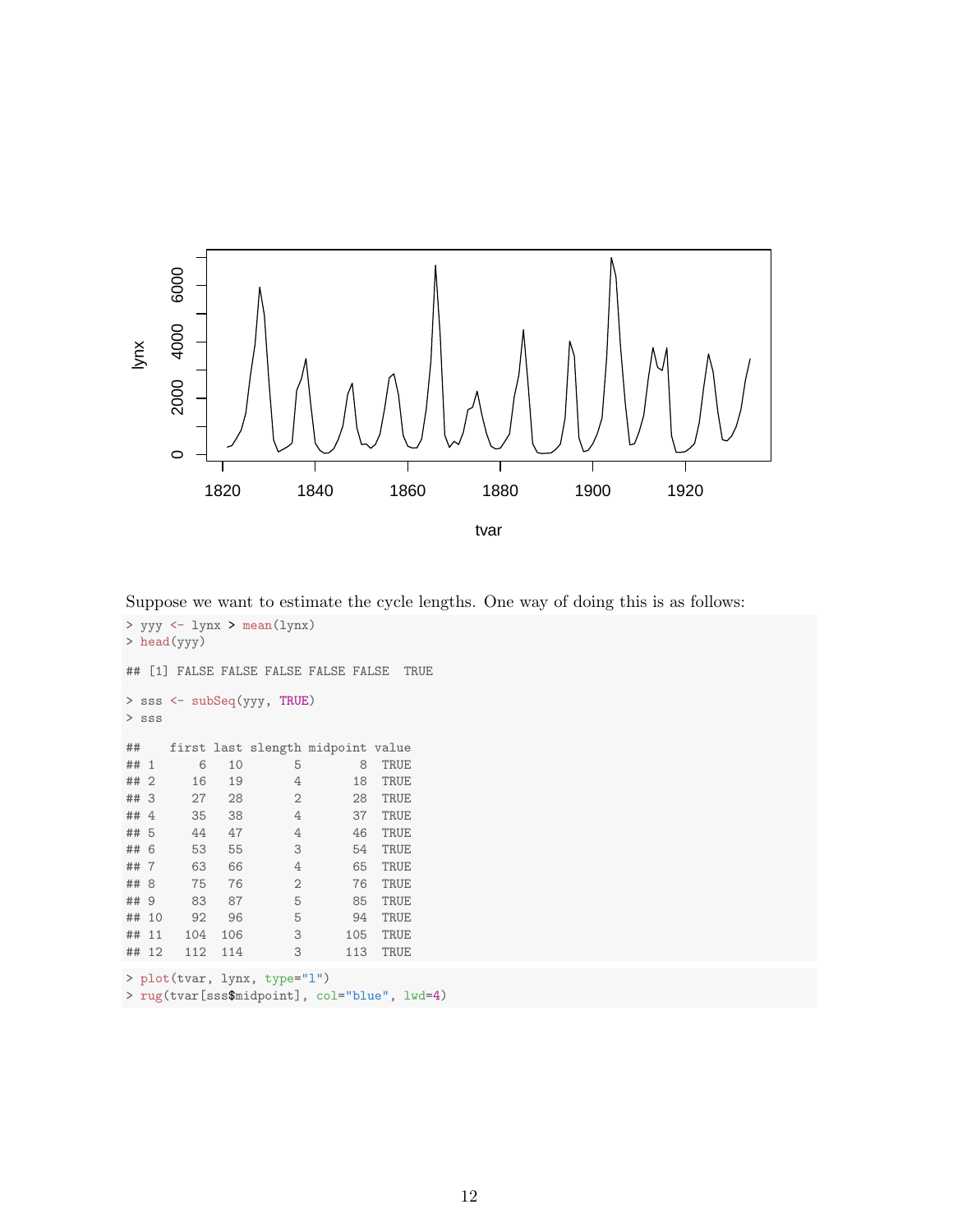

tvar

|       |                     |        | Create the "event vector"                                    |                |                |                |                |         |  |  |  |  |
|-------|---------------------|--------|--------------------------------------------------------------|----------------|----------------|----------------|----------------|---------|--|--|--|--|
|       | > str(yvar)         |        | > yvar <- rep(0, length(lynx))<br>> yvar[sss\$midpoint] <- 1 |                |                |                |                |         |  |  |  |  |
| ##    |                     |        | num [1:114] 0000000100                                       |                |                |                |                |         |  |  |  |  |
|       |                     |        | > tse <- timeSinceEvent(yvar, tvar)                          |                |                |                |                |         |  |  |  |  |
|       | > head (tse, $20$ ) |        |                                                              |                |                |                |                |         |  |  |  |  |
| ##    |                     |        | yvar tvar abs.tse sign.tse ewin run tae tbe                  |                |                |                |                |         |  |  |  |  |
| ## 1  |                     | 0 1821 | 7                                                            | $-7$           | $\mathbf{1}$   | NA             | NA             | $-7$    |  |  |  |  |
| ## 2  |                     | 0 1822 | 6                                                            | $-6$           | 1              | NA             | NA             | $-6$    |  |  |  |  |
| ## 3  |                     | 0 1823 | 5                                                            | $-5$           | $\mathbf{1}$   | NA             | NA             | $-5$    |  |  |  |  |
| ## 4  |                     | 0 1824 | 4                                                            | $-4$           | 1              | NA             | NA             | $-4$    |  |  |  |  |
| ## 5  |                     | 0 1825 | 3                                                            | $-3$           | 1              | NA             | NA             | $-3$    |  |  |  |  |
| ## 6  |                     | 0 1826 | $\mathbf{2}$                                                 | $-2$           | $\mathbf{1}$   | NA             | NA             | $-2$    |  |  |  |  |
| ## 7  |                     | 0 1827 | $\mathbf{1}$                                                 | $-1$           | $\mathbf{1}$   | NA             | NA             | $-1$    |  |  |  |  |
| ## 8  |                     | 1 1828 | $\mathsf{O}\xspace$                                          | $\circ$        | $\mathbf{1}$   | $\mathbf{1}$   | $\circ$        | $\circ$ |  |  |  |  |
| ## 9  |                     | 0 1829 | $\mathbf{1}$                                                 | $\mathbf{1}$   | $\mathbf{1}$   | $\mathbf{1}$   | $\mathbf{1}$   | $-9$    |  |  |  |  |
| ## 10 |                     | 0 1830 | 2                                                            | $\mathbf{2}$   | $\mathbf{1}$   | $\mathbf{1}$   | 2              | $-8$    |  |  |  |  |
| ## 11 |                     | 0 1831 | 3                                                            | 3              | $\mathbf{1}$   | $\mathbf{1}$   | 3              | $-7$    |  |  |  |  |
| ## 12 |                     | 0 1832 | 4                                                            | $\overline{4}$ | $\mathbf{1}$   | $\mathbf{1}$   | 4              | $-6$    |  |  |  |  |
| ## 13 |                     | 0 1833 | 5                                                            | 5              | $\mathbf{1}$   | $\mathbf{1}$   | 5              | $-5$    |  |  |  |  |
| ## 14 |                     | 0 1834 | 4                                                            | $-4$           | $\overline{2}$ | $\mathbf{1}$   | 6              | $-4$    |  |  |  |  |
| ## 15 |                     | 0 1835 | 3                                                            | $-3$           | $\overline{2}$ | $\mathbf{1}$   | $\overline{7}$ | $-3$    |  |  |  |  |
| ## 16 |                     | 0 1836 | $\overline{2}$                                               | $-2$           | $\overline{2}$ | $\mathbf{1}$   | 8              | $-2$    |  |  |  |  |
| ## 17 |                     | 0 1837 | $\mathbf{1}$                                                 | $-1$           | $\overline{2}$ | $\mathbf{1}$   | 9              | $-1$    |  |  |  |  |
| ## 18 |                     | 1 1838 | $\circ$                                                      | $\circ$        | $\overline{2}$ | $\overline{2}$ | $\mathbf 0$    | $\circ$ |  |  |  |  |
| ## 19 |                     | 0 1839 | 1                                                            | $\mathbf{1}$   | $\overline{2}$ | $\overline{2}$ | $\mathbf{1}$   | $-9$    |  |  |  |  |
| ## 20 |                     | 0 1840 | 2                                                            | $\overline{2}$ | $\overline{2}$ | $\overline{2}$ | $\overline{2}$ | $-8$    |  |  |  |  |

We get two different (not that different) estimates of period lengths: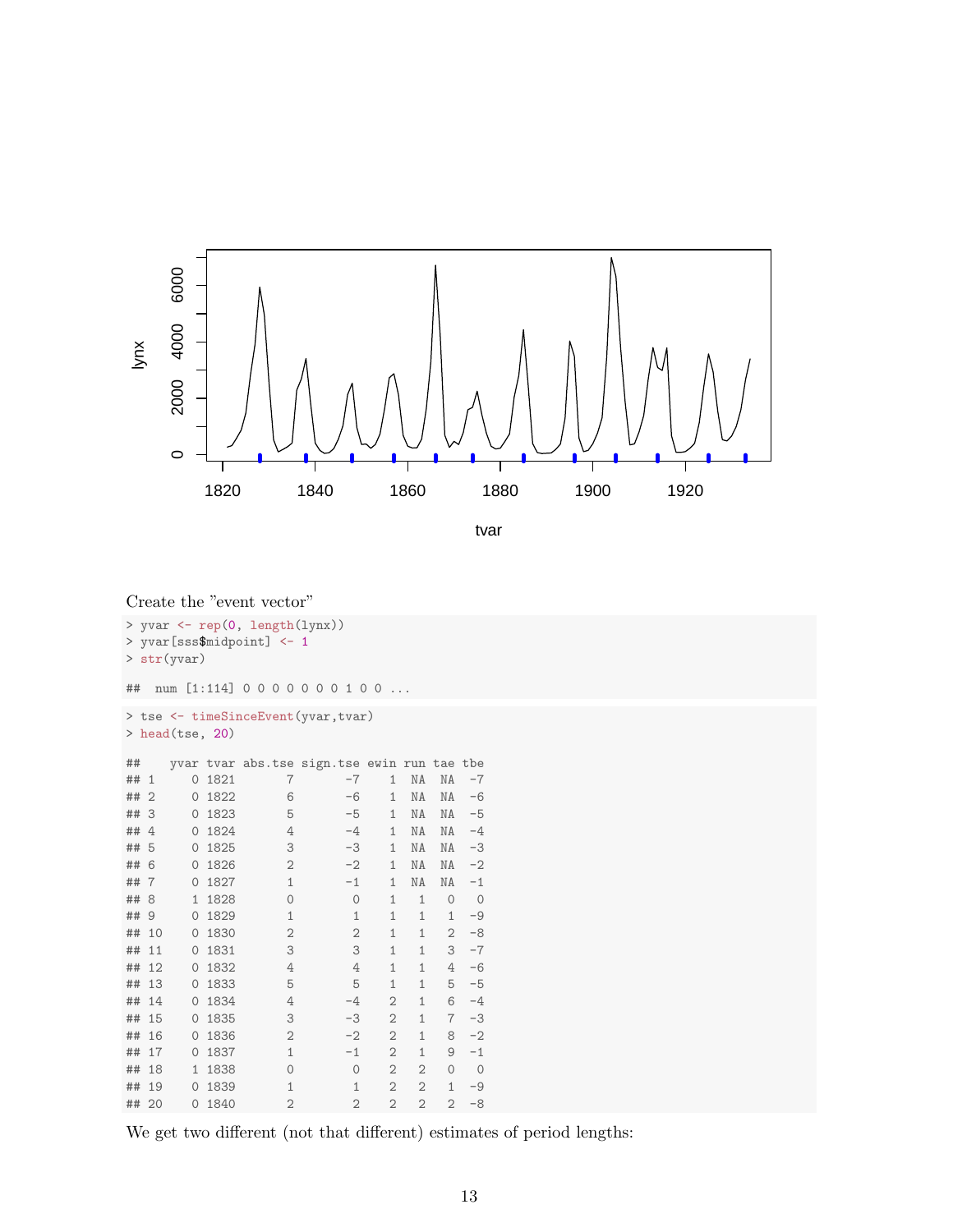```
> len1 <- tapply(tse$ewin, tse$ewin, length)
> len2 <- tapply(tse$run, tse$run, length)
> c(median(len1), median(len2), mean(len1), mean(len2))
```
## [1] 9.500 9.000 9.500 8.917

We can overlay the cycles as:

- > tse\$lynx <- lynx
- $>$  tse2  $\leq$  na.omit(tse)
- > plot(lynx ~ tae, data=tse2)



- > plot(tvar, lynx, type="l", lty=2)
- $> mm$  <-  $lm(lynx$   $\sim$  tae + I(tae^2) + I(tae^3), data=tse2)
- > lines(fitted(mm) ~ tvar, data=tse2, col="red")